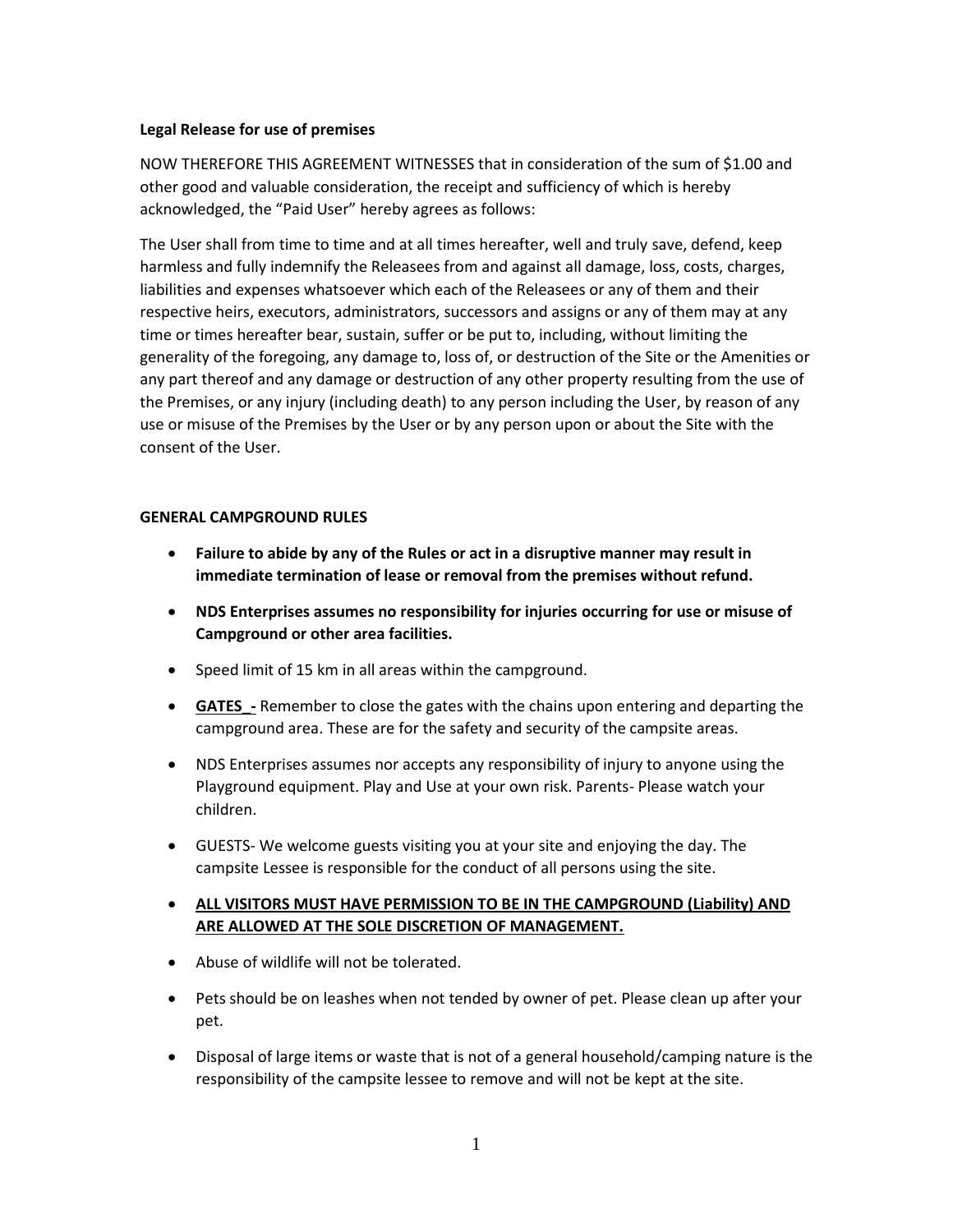- **Do not dispose of ashes from your fire pit in garbage cans or in the garbage compound or in the bushes. This is extremely important.**
- **Fireworks are not allowed without permission, a permit and a safety plan.**
- Garbage is to be disposed of in the designated compound only. Do not bring your garbage from home! Please do not overload the garbage bags- bags that are too full or too heavy rip and make a mess- they are difficult to lift as well.
- Do not use the outhouse holding tanks for garbage disposal.
- Only one camper trailer/RV/motor home per campsite allowed.
- All camper trailer/RV/motor home must be registered and insured. Proof of insurance may be required. If the camper/owner has been proven to not hold appropriate insurance on said recreational vehicle, this shall remove all legal obligations and liabilities by NDS ENTERPRISES LIMITED o/a SASAGIU RAPIDS CAMPGROUND.
- Campers are responsible to keep their campsites and surrounding areas clean. Bikes, toys, paper, garbage bags, pop cans, cigarette butts, etc. Look after the bushes in your site- this is your home for the summer
- All sites are to be maintained in a manner that is harmonious with the natural setting; junk piles and disarray will not be tolerated. Keep area free of debris and long grass. (old wood, long grass etc are perfect nesting areas for wasps, and small critters)
- General upkeep of the campsite is the sole responsibility of the site lessee.
- All temporary upgrades to campsites must be approved by management. This includes sheds, decks, gazebos etc. Any structure or deck etc. that is not SAFE, maintained in good structural and visible condition MUST be removed.
- The campsite lessee will be held responsible for damage to campground property caused by misuse.
- Should you vacate site, it must be clean and free of garbage and debris. Failure to do so will result in a clean-up fee *.YOU WILL BE HELD LIABLE AND RESPONSIBLE FOR ANY AND ALL COSTS ASSOCIATED WITH THE CLEAN UP OF YOUR SITE*
- Renting or sub-letting of campsites is not allowed. Should you choose to sell your camper, remember **THE SITE DOES NOT GO WITH THE CAMPER.** You are free to sell your camper, however, whoever purchases your camper is NOT entitled to the site. Should you vacate site, it must be clean and free of garbage and debris**. Failure to do so will result in a clean-up fee.**
- All motor vehicles operated within the campground must meet the requirements of the Highway Traffic Act. Insured and registered where required.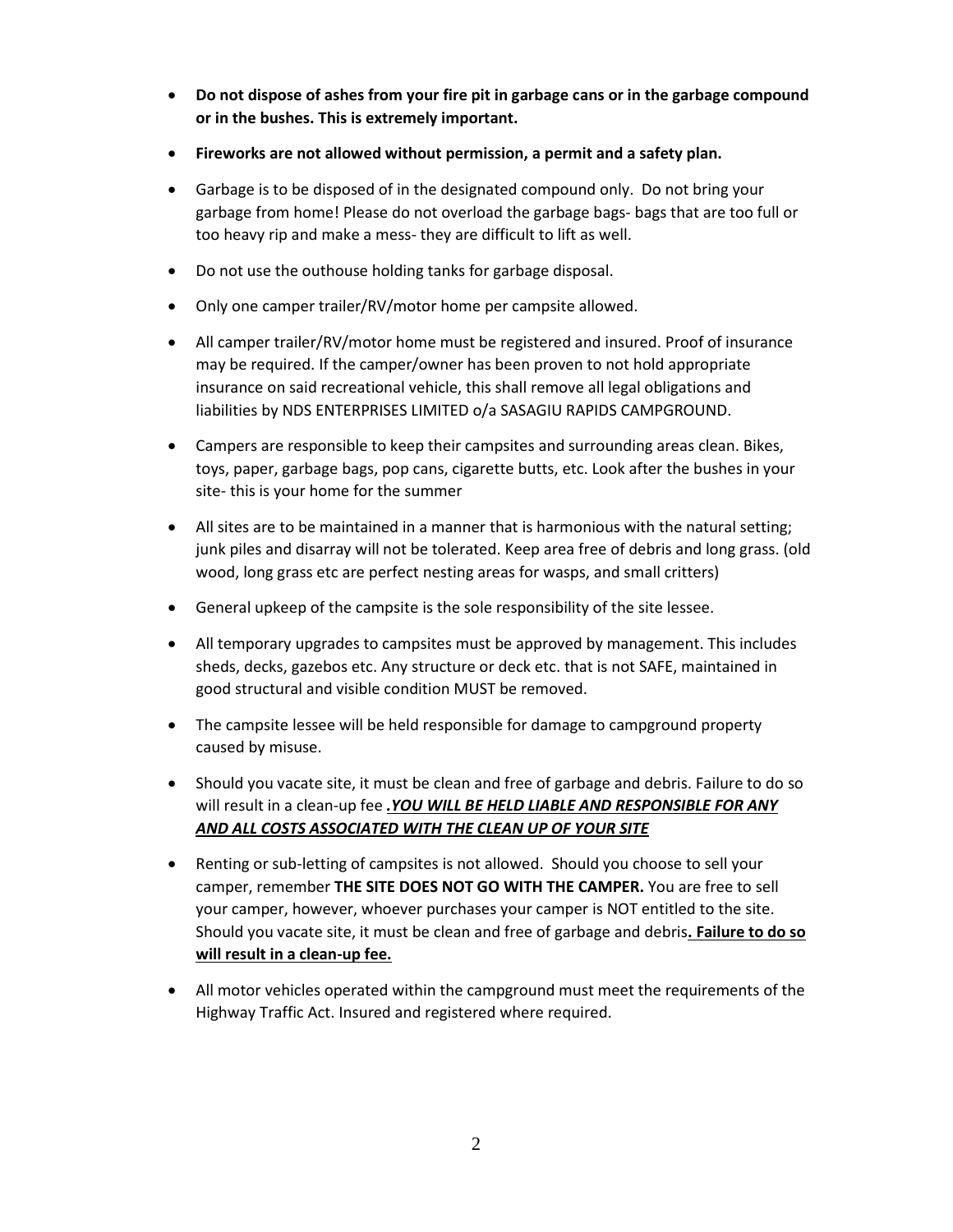- **No UNAUTHORIZED firearms permitted. Failure to comply will result in you being immediately removed from the premises and immediate eviction from the Campground. This includes Pellet guns or air rifles.**
- Fire pits, picnic tables and such items provided by owner will be maintained by management. Misuse or abuse or theft shall not be tolerated and shall be the responsibility of the leasee.
- No open fires permitted. Fires must be in the provided/ approved pits only.
- Disposal of large items or waste that is not of a general household/camping nature is the responsibility of the campsite lessee to remove and will not be kept at the site.
- **Do not dispose of ashes from your fire pit in garbage cans or in the garbage compound or in the bushes .**
- Garbage is to be disposed of in the designated compound only. Please do not bring your garbage from home. Please do not overload the garbage bags- bags that are too full or too heavy rip and make a mess- they are difficult to lift as well.
- Do not use the outhouse holding tanks for garbage disposal, they can be difficult for the pumper truck to clean.
- Please empty your sewage into the Holding Tank Dump. Do not place anything into the outhouse dump that you would not put in your toilet at home as the pumper truck cannot handle plastic, bags, diapers or any other non-compostable material. Those found dumping such materials will be held liable for pumper truck repairs and may have the lease terminated.
- No dumping sewage in campsites or surrounding areas, this can and will result in fines under Provincial Law and you will be held liable for all costs incurred for the cleanup. Should you wish to have your sewage/grey water tanks pumped out of your own camper – it is your responsibility to do so.
- Follow all regulations for Off-road vehicles for your own safety as well as your fellow campers. Please wear helmets when operating recreational vehicles. - especially CHILDREN.
- If you visit campers or facilities across the bridge, please abide by the Highway Traffic Act. Failure to abide may result in a hefty fine for you.
- Any brushing or trees that you wish to be cleared from your campsite must be cleared by management
- Where Firewood is made available for your convenience at the campground it is not to be removed.
- No stockpiling of firewood. This can be a fire hazard. Please contact management for locations or cost to acquire firewood. Firewood is NOT provided free of charge.